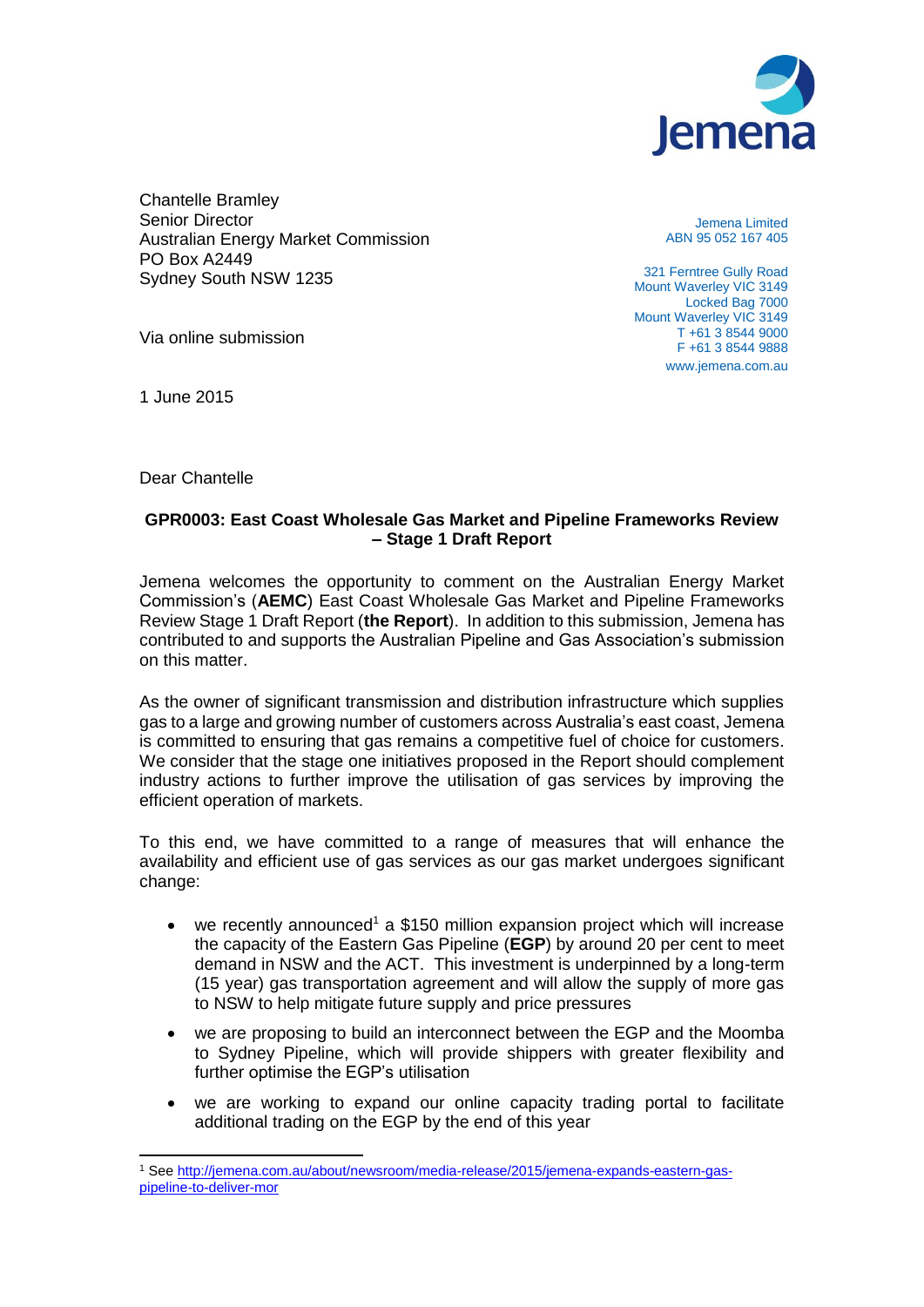- we recently proposed to reduce our prices for the majority of our gas distribution customers by up to 40 per cent in real terms, which for many households will more than offset the forecast increases in wholesale gas prices over the five years to 2020, lowering retail bills in real terms
- we are planning to continue to improve the availability of energy choice by connecting over 180,000 new gas distribution customers in NSW over the next five years
- we have proposed a range of additional measures to help further improve the competitiveness of gas and assist our distribution customers make efficient consumption and investment decisions, such as simplifying and improving the transparency of our network prices.

We also recognise the importance of capitalising upon low-cost opportunities to improve market efficiency that can be implemented in the short-term, and we are broadly supportive of the Report's stage one recommendations.

## **We support cost-effective measures to improve gas price transparency**

We recognise the importance of improving the transparency of wholesale gas prices. particularly given that these prices comprise the single largest portion of overall gas costs for market participants such as large industrial gas users. Improved wholesale price transparency may allow market participants to make more efficient decisions about how they use gas services, and therefore contribute towards the more efficient utilisation of gas infrastructure.

We consider that the proposed option in the Report of a survey-based gas price index may be likely to provide participants with a more complete set of data, however we do note that there may be challenges in compiling and reporting this information given differences in contract length, delivery and receipt point locations and other terms of supply agreements. The market participants who would use this information (and those who would be asked to provide it) may be better placed to provide feedback on the Report's options. In evaluating these options, consideration should be given to the market transparency principles set out in the section below.

However, in relation to both proposed wholesale price transparency options, we agree that it would not be appropriate to mandate the disclosure of any confidential information (such as the terms of a gas supply agreement). Appropriate measures should also be put in place to ensure data cannot be attributed to individual market participants. It is important to note that there may be some instances where, given the relatively small size of the east Australian market, even anonymous information could still be attributed to an individual participant.

### **Improving the availability and presentation of other information**

We are also broadly supportive of the proposal to increase the Bulletin Board's role as the central information source for gas market participants and other interested stakeholders. The suggested improvement of republishing information contained in material already produced by various governance bodies, including the historic pricing information, the Australian Energy Regulator's weekly gas market report, the Gas Statement of Opportunities and the National Gas Forecasting Report represents an area where information can be provided to participants in a consistent format at minimal cost.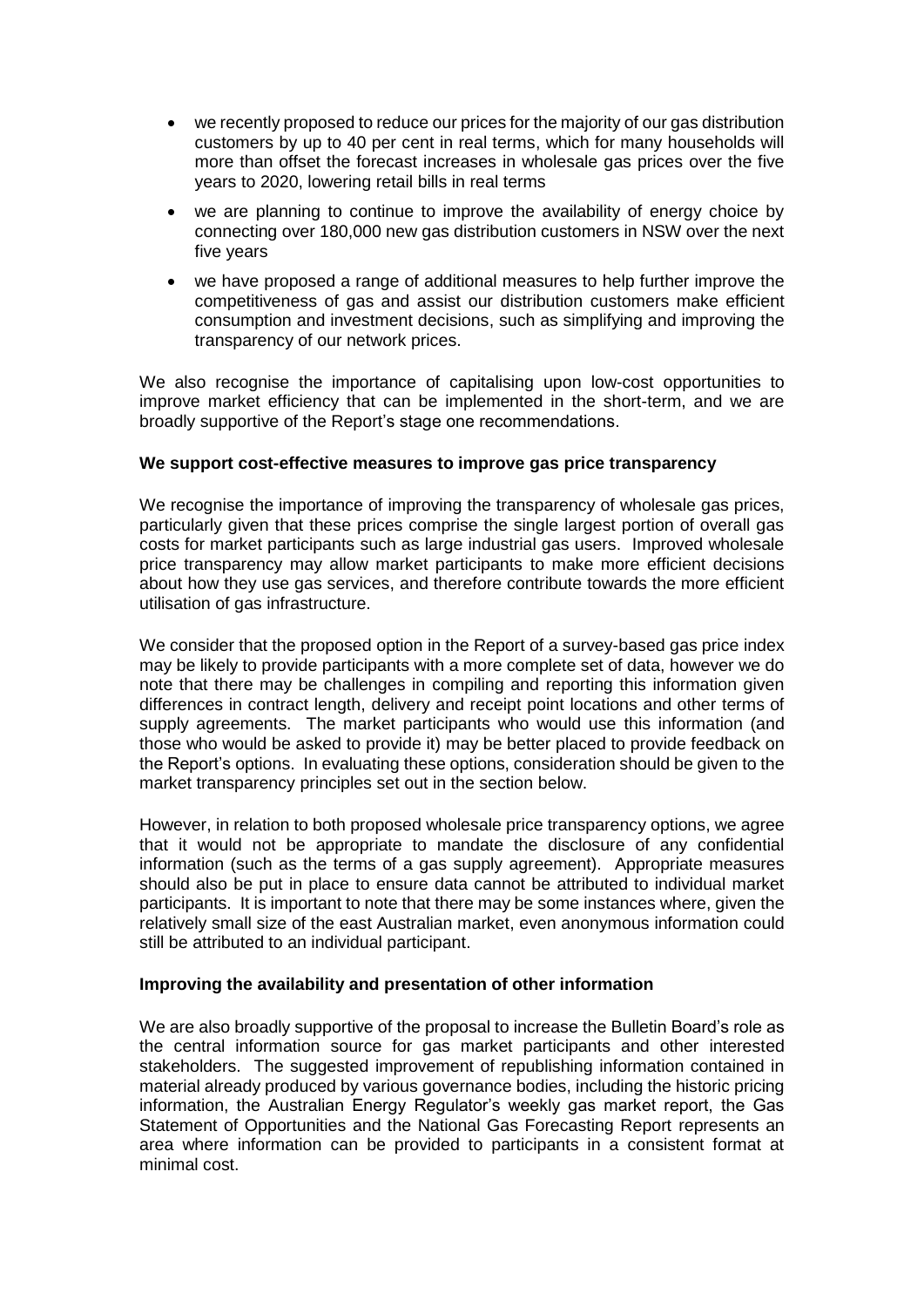In relation to the suggestion that bids and offers for secondary pipeline capacity made on Jemena's capacity trading website be provided for publication on the Bulletin Board, we're broadly supportive of improving access to this data. We note that Bulletin Board users (generally sophisticated market participants) can currently access our capacity trading website through a link contained on the Bulletin Board website. We consider that it may be possible to provide information from our capacity trading website for publication on the Bulletin Board at a minimal cost, however the actual cost would ultimately depend on the frequency (and therefore the method by which) such information was provided. We would appreciate the opportunity to engage directly with the AEMC to discuss the scope and potential merits of this proposal further.

The report also notes the AEMC's intention to consider whether there are any further improvements to information which may assist pipeline capacity trading in its assessment of the Council of Australian Governments' (**COAG**) Energy Council's Gas Transmission Pipeline Capacity Trading: Enhanced Information rule change proposal. We note that some of the potential information 'gaps' suggested in the Report have recently been considered in the consultation process undertaken by the COAG Energy Council to inform the development of this rule change proposal. It is important that the costs and benefits of publishing additional information to fill any 'gaps' identified during this process are considered, given the assessment framework contained in the Report identifies minimised transaction costs as an important characteristic of a workably competitive market. For each proposed new type of information, the following should be clearly articulated:

- the market participants that require the information
- the purposes for which they require it (and whether those purposes will further the achievement of the market's objectives)
- the benefits likely to be gained by publishing the information and the parties to which they accrue
- the costs likely to be incurred in publishing the information and the parties to which they accrue.

We also encourage the AEMC to give weight to such principles in considering the strategic direction for information provision, including the Bulletin Board, as part of stage two of the review.

### **Other stage one recommendations**

We welcome the proposal to establish a technical working group to begin exploring the potential simplification of the Short Term Trading Market design. We consider the goal of transitioning these markets to a more focussed balancing market design will be important to ensure that key characteristics of workably competitive markets (including minimised barriers to entry, minimised transaction costs and the appropriate allocation of price and volume risks) are reflected in the Short Term Trading Markets. We agree that such work should be able to be undertaken without compromising any work done under stage two on the development of a long-term strategy for the location of facilitated markets.

We are also supportive of the proposed recommendations around the harmonisation of gas day start times and the removal of restrictions on who can submit rule changes in relation to the Declared Wholesale Gas Market.